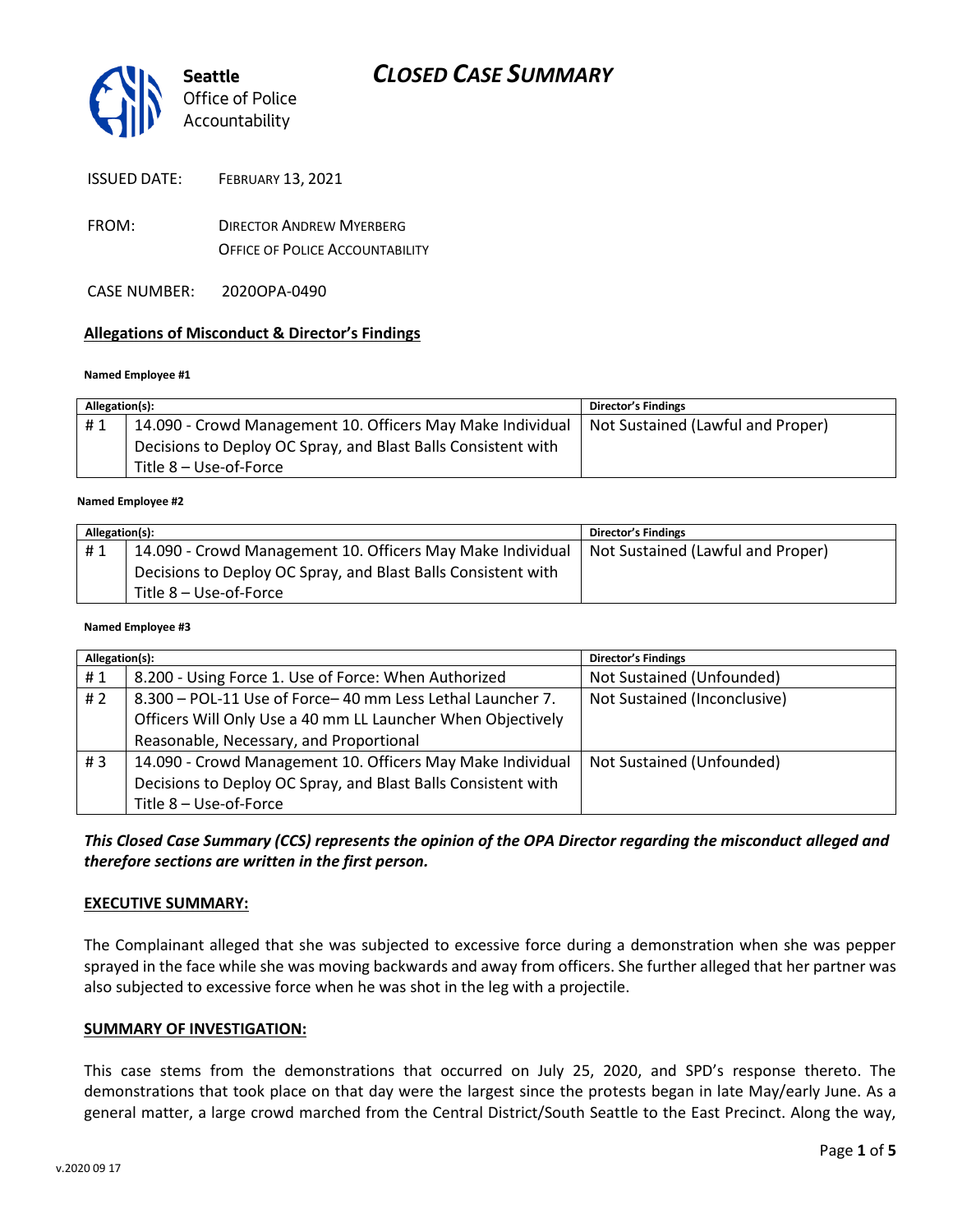

**Seattle** *Office of Police Accountability*

# *CLOSED CASE SUMMARY*

OPA CASE NUMBER: 2020OPA-0490

individuals within the crowd caused property damage, including shattering the windows of businesses and setting trailers and other buildings on fire in a cordoned off area in the vicinity of the Youth Service Center. SPD additionally reported that demonstrators threw at least one explosive device at the East Precinct, which caused damage to the precinct wall.

As demonstrators passed the East Precinct and walked towards Cal Anderson Park, officers emerged from the precinct and proceeded towards the crowd. SPD issued a number of dispersal orders, which were not complied with. Ultimately, both groups clashed repeatedly, resulting in numerous uses of force against demonstrators and violence towards officers over a prolonged period of time. As a result, OPA received and/or initiated multiple investigations, including this case.

The Complainant was among the demonstrators who were in the vicinity of the East Precinct and Cal Anderson Park. She later relayed to OPA that she was pushed with other demonstrators down Pine Street. She said that she was then subjected to force, including less-lethal tools. The Complainant asserted that officers used tear gas, that officers hit demonstrators who were attempting to shield themselves, and that officers "peeled" demonstrators off and hit them with batons "even more violently." The Complainant said that she was trying to move back but the officers advanced quickly, and she could not go fast enough. The Complainant contended that an officer pushed her with a baton and her partner was shot with a rubber bullet. She stated that the officers continued to move her and others back, including using batons and bikes to do so. She said that this was despite demonstrators' inability to move anywhere at that time. The Complainant recalled keeping her distance from officers and "clearly" moving away from them. She stated that an officer then deployed pepper spray in her face.

The Complainant provided a photograph of a man's leg with an injury consistent with being hit by a 40mm projectile. She identified this as being the injury that her partner suffered. The partner declined to provide a statement to OPA and remained anonymous.

This incident was captured on Body Worn Video (BWV). The BWV indicated that dispersal orders were given to the crowd and that officers began to move towards the crowd in order to push demonstrators back. The BWV confirmed that demonstrators were moved by officers down Pine Street. At that point, there were multiple points of egress for the crowd in a number of directions. Less-lethal tools were used by officers at that time to disperse the crowd. In addition, at that time, demonstrators threw numerous projectiles at officers, including fireworks and other incendiary devices. A review of BWV and the documentation completed concerning the law enforcement response to this demonstration confirmed that CS gas was not used at any point. OPA could not find any video evidence corroborating the Complainant's assertions that officers hit demonstrators who attempted to shield themselves or that officers "peeled" demonstrators off from the group and struck them with batons.

The BWV captured the Complainant and an individual who OPA identified as her partner standing at the front of the line of demonstrators facing the officers. At the time, neither the Complainant nor her partner were backing away from the officers and they remained standing where they were. In addition, the BWV showed the Complainant's partner holding a leaf blower that he was using to blow smoke and OC spray back at officers, as well as indicated that he was kicking less-lethal munitions back towards officers. Officers advanced towards them in a deliberate manner. The BWV did not support the Complainant's assertion that the officers quickly rushed the demonstrators, thus preventing her and her partner the opportunity to back away. Witness Officer #1 (WO#1) was shown on video pushing the Complainant's partner back with his baton. He did so by extending the baton in front of his body and pushing forward. This did not cause the Complainant's partner to fall to the ground or appear to cause him any pain.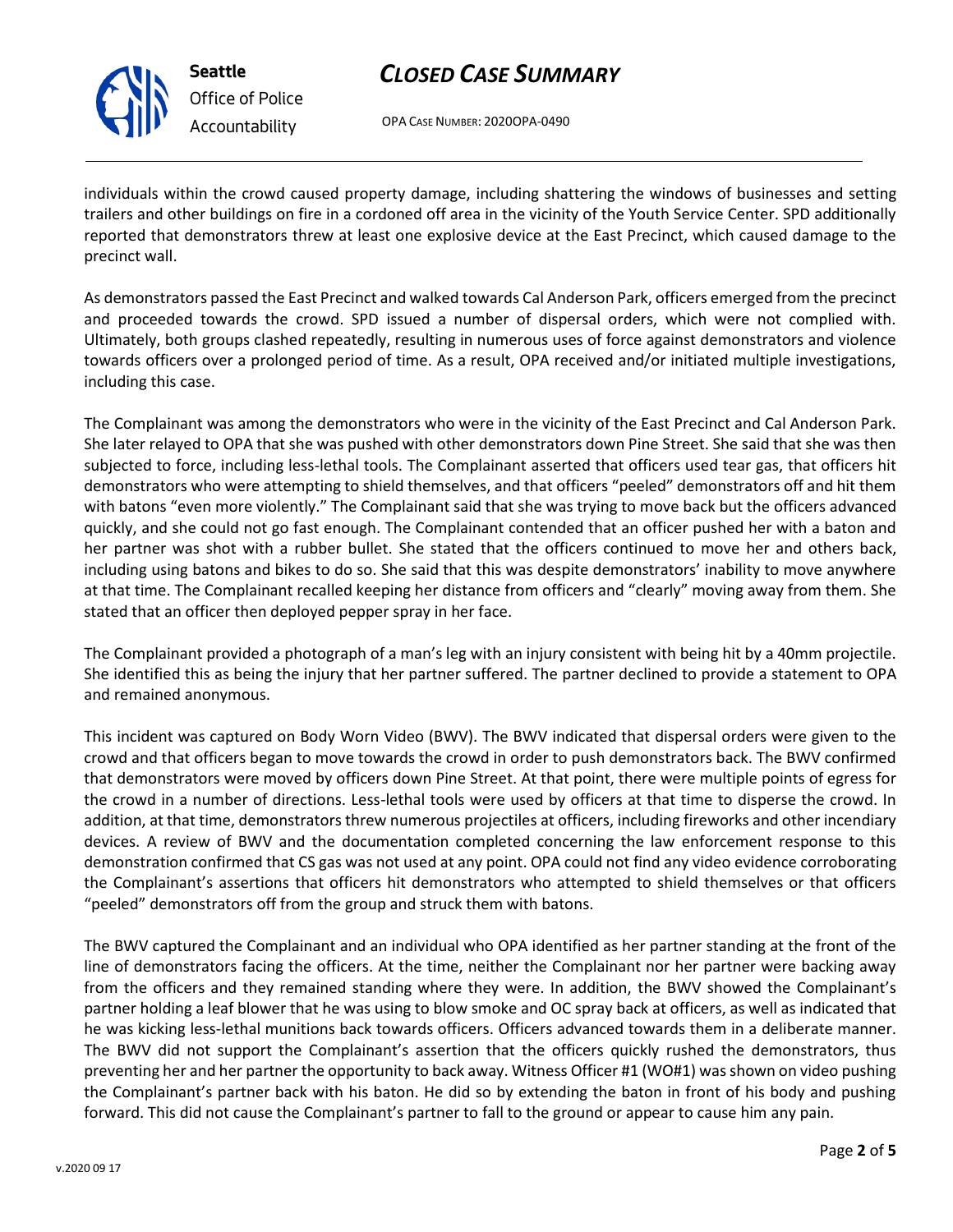## *CLOSED CASE SUMMARY*



OPA CASE NUMBER: 2020OPA-0490

OPA examined the BWV to identify whether and when the Complainant's partner was shot with a 40mm projectile. OPA found no evidence that this occurred at the time refenced by the Complainant. There were no reported deployments from SPD officers at that time and a review of the contemporaneous video recorded by officers equipped with 40mm launchers did not reveal the deployment in question. Moreover, the Complainant's partner did not recoil in pain or engage in other actions that would have suggested his being struck by a projectile.

OPA determined that both Named Employee #1 (NE#1) and Named Employee #2 (NE#2) deployed pepper spray at that time. Both officers reported targeting the Complainant's partner with pepper spray. They explained that they did so because: he was not dispersing; he was kicking less-lethal munitions back at officers; and he was using a leaf blower to direct gas and smoke back at officers. Both denied targeting the Complainant with pepper spray. That the officers targeted the Complainant's partner with pepper spray, rather than directed it at the Complainant, was supported by the BWV. However, it appeared possible that the Complainant was affected by the spray either because of her close proximity to her partner or because of her partner's continued use of the leaf blower. At the time of the pepper spray deployment, the Complainant was wearing goggles over her eyes and a respirator over her nose and mouth.

#### **ANALYSIS AND CONCLUSIONS:**

### **Named Employee #1 - Allegation #1** *14.090 - Crowd Management 10. Officers May Make Individual Decisions to Deploy OC Spray, and Blast Balls Consistent with Title 8 – Use-of-Force*

SPD Policy governs when officers may make the individual decision to use OC spray and/or blast balls. The policy provides that such use is appropriate to: "defend oneself; defend someone else"; and/or "prevent significant destruction of property." The force must also be consistent with the general requirements of reasonableness, necessity, and proportionality.

Both of the Named Employees reported that they directed OC spray at the Complainant's partner because he was failing to disperse after being given multiple lawful orders to do so, because he was kicking less-lethal munitions back at officers thus putting them at risk and harm, and because he was using a leaf blower to direct gas and smoke towards officers also subjecting them to danger. The Named Employees contended that these actions permitted them to use force in defense of themselves and other officers. They further asserted that their force was reasonable, necessary, and proportional under the circumstances as they specifically targeted the Complainant's partner with brief bursts of OC spray and, once he backed away, they ceased using force towards him.

The Named Employees' description of the force they used and their justifications for why it was permissible were supported by the BWV. The video indicated that the Complainant's partner was engaging in the conduct they identified, as well as that he was targeted with brief bursts of OC spray to stop his actions and to move him back. Once this was successful, the video depicted that both officers stopped using force.

With regard to the Complainant, there was no evidence indicating that either of the Named Employees targeted her with OC spray. Specifically, there was no support for her claim that the Named Employees sprayed her in the face with OC spray. Again, as indicated above, while the Complainant may have very well been affected by OC spray, this was likely the inadvertent result of her close proximity to her partner or due to his use of the leaf blower.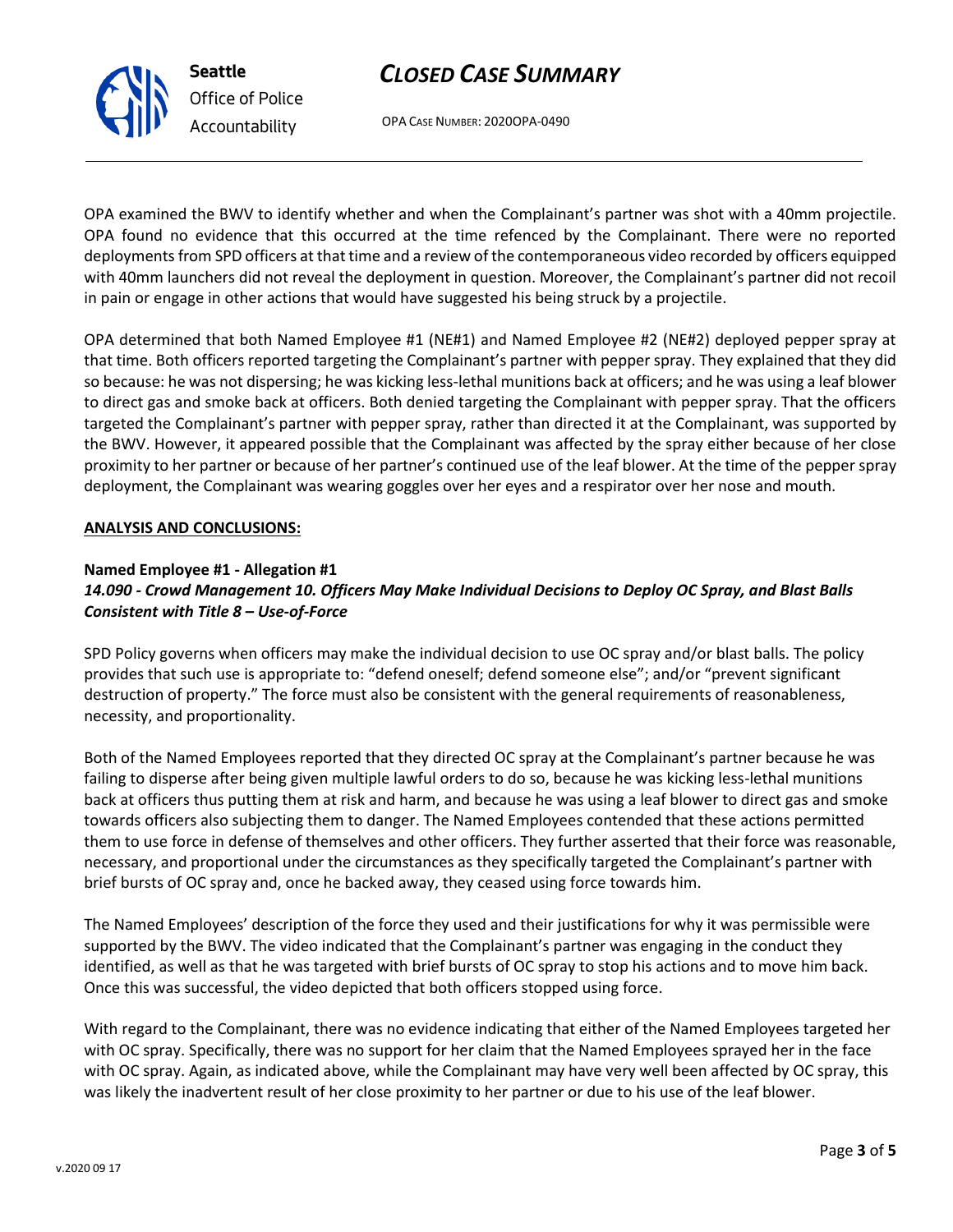## *CLOSED CASE SUMMARY*

OPA CASE NUMBER: 2020OPA-0490

For the above reasons, OPA finds that the force used by both Named Employees was consistent with policy. Accordingly, OPA recommends that this allegation be Not Sustained – Lawful and Proper as against both Named Employees.

Recommended Finding: **Not Sustained (Lawful and Proper)**

### **Named Employee #2 - Allegation #1** *8.200 - Using Force 1. Use of Force: When Authorized*

For the same reasons as stated above (*see* Named Employee #1 – Allegation #1), OPA recommends that this allegation be Not Sustained – Lawful and Proper.

Recommended Finding: **Not Sustained (Lawful and Proper)**

### **Named Employee #3 - Allegation #1** *8.200 - Using Force 1. Use of Force: When Authorized*

This allegation was added based on the Complainant's assertions that unknown officers engaged in excessive force towards demonstrators and that an officer pushed her partner with a baton.

As discussed above, OPA could not find any evidence indicating that officers hit demonstrators who were attempting to shield themselves or that officers "peeled" demonstrators off from the group and struck them with batons. While officers did continually move towards the crowd and push demonstrators back, this largely appeared to be done consistent with training and did not constitute excessive force.

With regard to the push of the Complainant's partner, this was also within policy. The Complainant's partner was standing in the street and refusing to disperse as officers advanced, despite being given lawful orders to do so. WO#1 pushed the Complainant's partner back by using his extended baton in front of him. This did not appear to cause the Complainant's partner to suffer any discomfort or cause him to fall to the ground. This force was appropriate under the circumstances.

Accordingly, OPA recommends that this allegation be Not Sustained – Unfounded.

Recommended Finding: **Not Sustained (Unfounded)**

#### **Named Employee #3 - Allegation #2**

## *8.300 – POL-11 Use of Force– 40 mm Less Lethal Launcher 7. Officers Will Only Use a 40 mm LL Launcher When Objectively Reasonable, Necessary, and Proportional*

This allegation was classified based on the allegation that the Complainant's partner was struck by a projectile shot from a 40mm launcher and that this was improper.



**Seattle** *Office of Police Accountability*